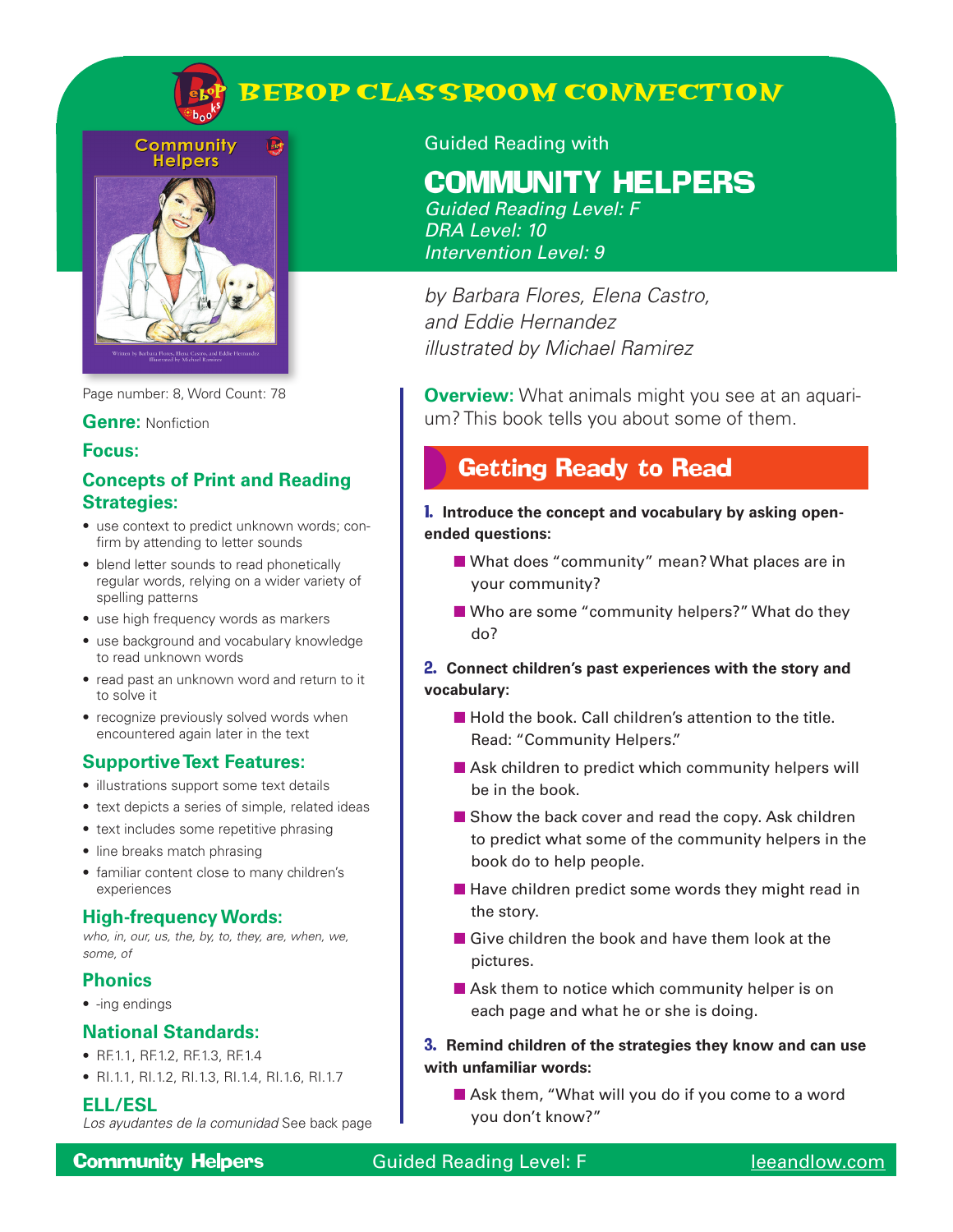

- Encourage children to look at the pictures and the beginning sound of the word. Have them read on and return to the word after completing the sentence.
- Suggest that children also remember what they know about the subject or topic of the book and choose a word that makes sense in the sentence.

#### 4. **Be aware of the following text features:**

- $\blacksquare$  The book contains familiar words: who, in, our, us, the, by, to, they are, when, we, some, of.
- Each page includes a sentence starting "A **\_\_\_\_\_** helps us..." The last page is different.
- Content-specific vocabulary includes: community, police officer, teacher, nurse, doctor, dentist, firefighter.
- The book contains the following open and closed compound words: police officer, firefighter, everyone, community helper.

# Reading the Book

### 1. **Set a purpose by telling children to read the book to find out which community helpers are in the book and what they do.**

**2. Have children read quietly, but out loud.** Each child should be reading at his or her own pace. Children should not read in chorus. Listen to children as they read by leaning close or bending down beside each child.

### 3. **Look for these reading behaviors during the first reading:**

- Have they begun to cross-check, using a variety of strategies, and to self correct?
- Do they rely less on the pictures and more on print when reading? Do they use multiple sources of information?
- Do they have a growing sight vocabulary?
- Do they use beginning, middle, and ending sounds to read unknown words?
- Are they monitoring meaning and rereading when they lose meaning?
- Do they easily move from one line of text to the next when making a return sweep?
- Do they use punctuation appropriately and to gain meaning?
- Do they make more accurate predictions and confirm or revise them while reading?
- Can they connect the text to past experiences?
- Have they begun to draw conclusions and make inferences?

4. **As children read, suggest a reading strategy if they are struggling:** "Try rereading the sentence. Try looking at the picture to make sense of the print." Encourage children to take a guess based on the subject of the book or to use the beginning sounds or known parts of the word. Encourage children to take a guess or read past the unknown word and return to it.

#### 5. **Possible teaching points to address based on your observations:**

- Call attention to all the high-frequency words children have learned and used.
- Review how to find a known part in an unknown word.
- Show children how to use analogies to move from the known to the unknown when encountering new words.
- Work with suffixes and prefixes.
- Review using grammar (syntax) to unlock words by considering the sentence structure or parts of speech in the sentence.
- Review how to determine what is important in a picture or sentence.
- Model asking questions or making "I wonder..." statements to extend comprehension.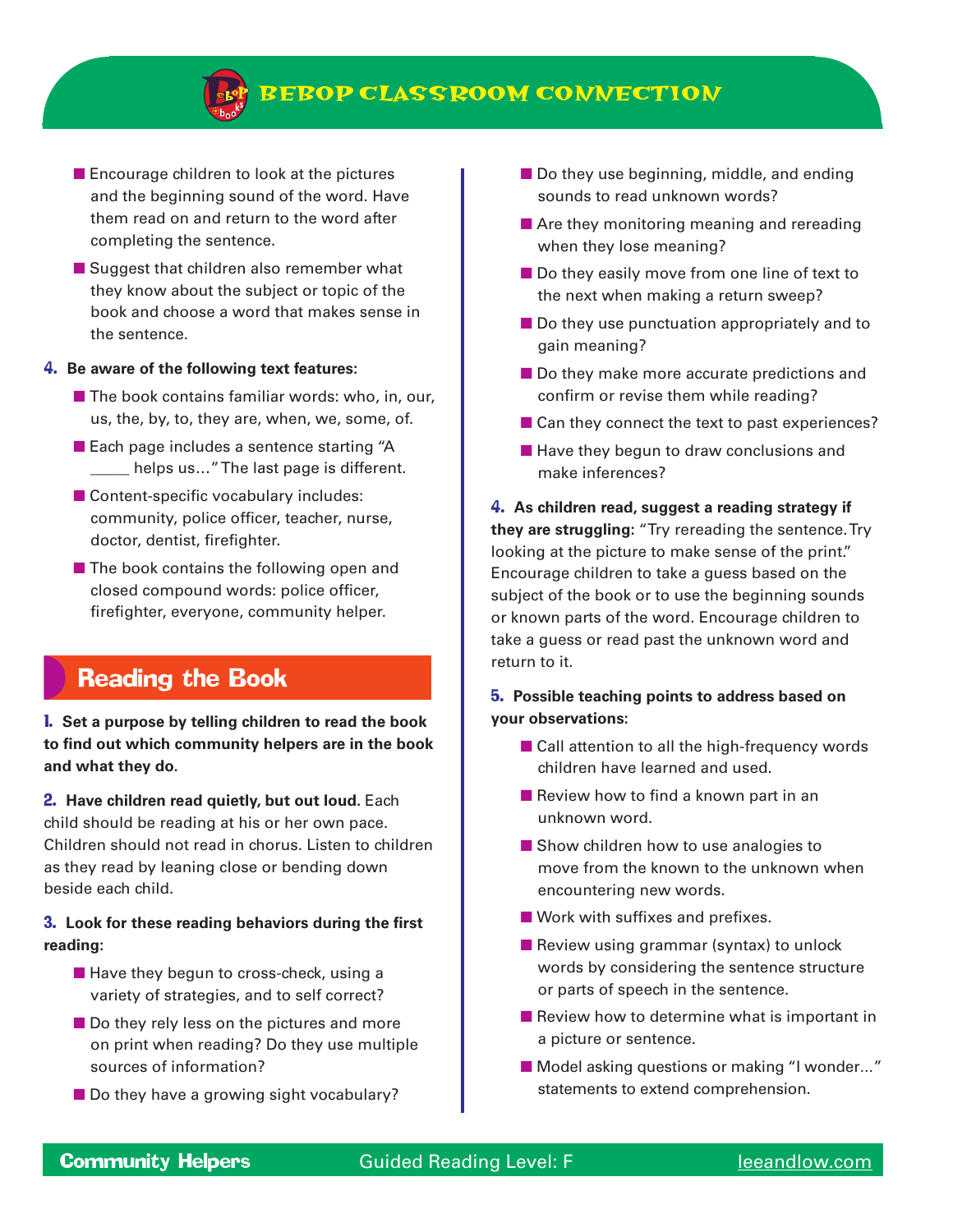- Review using punctuation marks to guide the meaning-making process. Discuss the use of question marks and exclamation points as keys to reading with a particular kind of expression or inflection.
- Model how to revisit the text to find specific examples or ideas.

# After the First Reading

1. **Have children confirm their predictions and talk about the community helpers in the book.**

#### 2. **Ask questions like:**

- Which community helpers did the book describe? What did each helper do?
- How else might a \_\_\_\_\_ help community members besides what the book said?
- Why might someone choose a job as a community helper?
- Who are some other community helpers? What do they do?

# Second Reading

### 1. **Have children reread the book in a whisper voice or to a partner.**

2. **This is a time for assessment.** While they are reading, watch what children do and what they use from the teaching time. Alternatively, you might take a running record on one student as an assessment of the student's reading behavior.

# Cross-Curricular Activities

**Language:** Provide children with some of the sentences from the book to cut out, read, and match to illustrations depicting each helper.

Have children use sticky notes to add speech bubbles to each page that show what each person shown might say.

Have a small group of students turn the book into a short performance. Have one child read each page while the others act out being the helper and community member(s). Provide hats or other simple props.

Make community helper hats and other props available for open-ended pretend play. Encourage children to make signs, nametags, or other languagerelated props to use in their play.

Use the structure of the book to have children create their own books about school community helpers (custodian, secretary, specialist teachers, school nurse, etc.)

Read stories that feature community helpers, such as *Finding the Music/En pos de la musica* (https:// www.leeandlow.com/books/finding-the-music-enpos-de-la-musica) or *Xochitl and the Flowers* (https:// www.leeandlow.com/books/xochitl-and-the-flowersxochitl-la-nina-de-las-flores). Discuss connections between texts.

**Social Studies:** Read other nonfiction books, watch video interviews online, or arrange for students to meet actual community helpers. Record information learned about each helper's job on a chart.

Invite children to share the types of community helper jobs they'd most like to have as adults. Help them research the type of schooling or training required for each one.

**Art:** Have children create a community-themed mural and add different helpers. Have children label each helper with a sentence including an –ing word (e.g., "The road worker is fixing the road.")